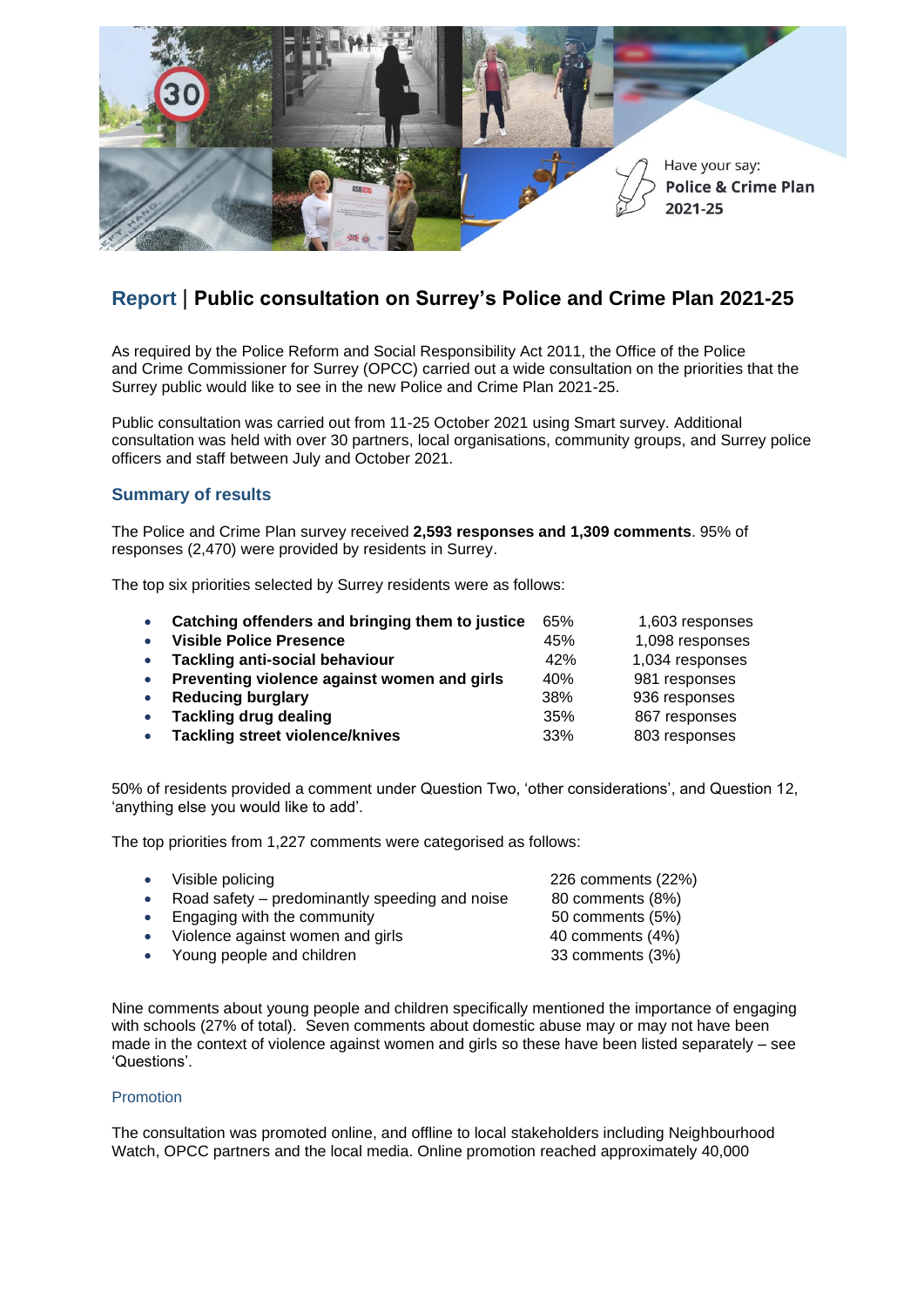people and prompted close to 2,500 engagements. The survey was also promoted by the Crawley Observer and was shared by partners including the Home Office.

#### **Questions**

#### **1. What six priorities would you most like to see included in my Police and Crime Plan for Surrey?**

1,603 residents (65%) said 'Catching offenders and bringing them to justice' was a priority, followed by visible policing (45% respondents), 'Tackling antisocial behaviour' (42% respondents) and 'Preventing violence against women and girls' (40%).

Tackling retail or business crime, funding local organisations and supporting victims of crime received the fewest votes, however it is important that is considered in the context of the 'top six priorities' that residents were asked to list.



While 'Tackling speeding and antisocial driving', and 'Reducing road deaths and injuries' were listed by 24% and 15% of residents respectfully, it may be helpful to consider that these areas combined were listed by 39% of residents (959 people).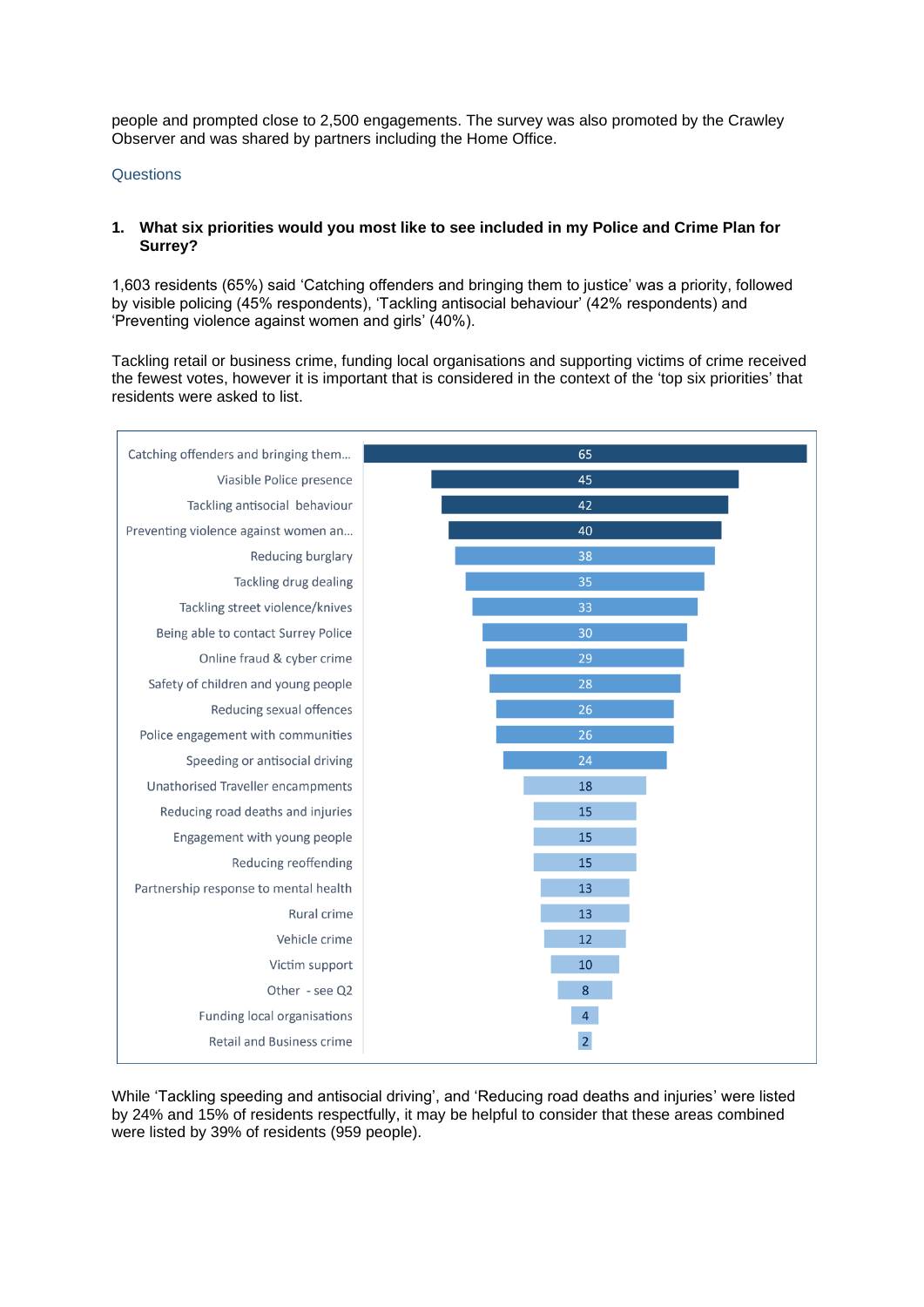This reflects that correspondence received by the OPCC is predominantly about either speeding, or antisocial behaviour. However, this is important as they are the only related priorities listed in Question One that are not captured under a broader heading, therefore affecting comparison.

### **2. Is there anything else you would like me to consider when developing my Surrey Police and Crime Plan?**

1,016 residents left a comment on other areas they would like the Commissioner to consider. The following main areas were listed by residents in this section:



Comments categorised as 'Trans rights' included references to hate crime. To avoid double counting, these comments were not categorised under 'Hate crime'. Comments about hate crime against other members of the LGBT+ community, as well as other protected groups are included under 'Hate Crime'.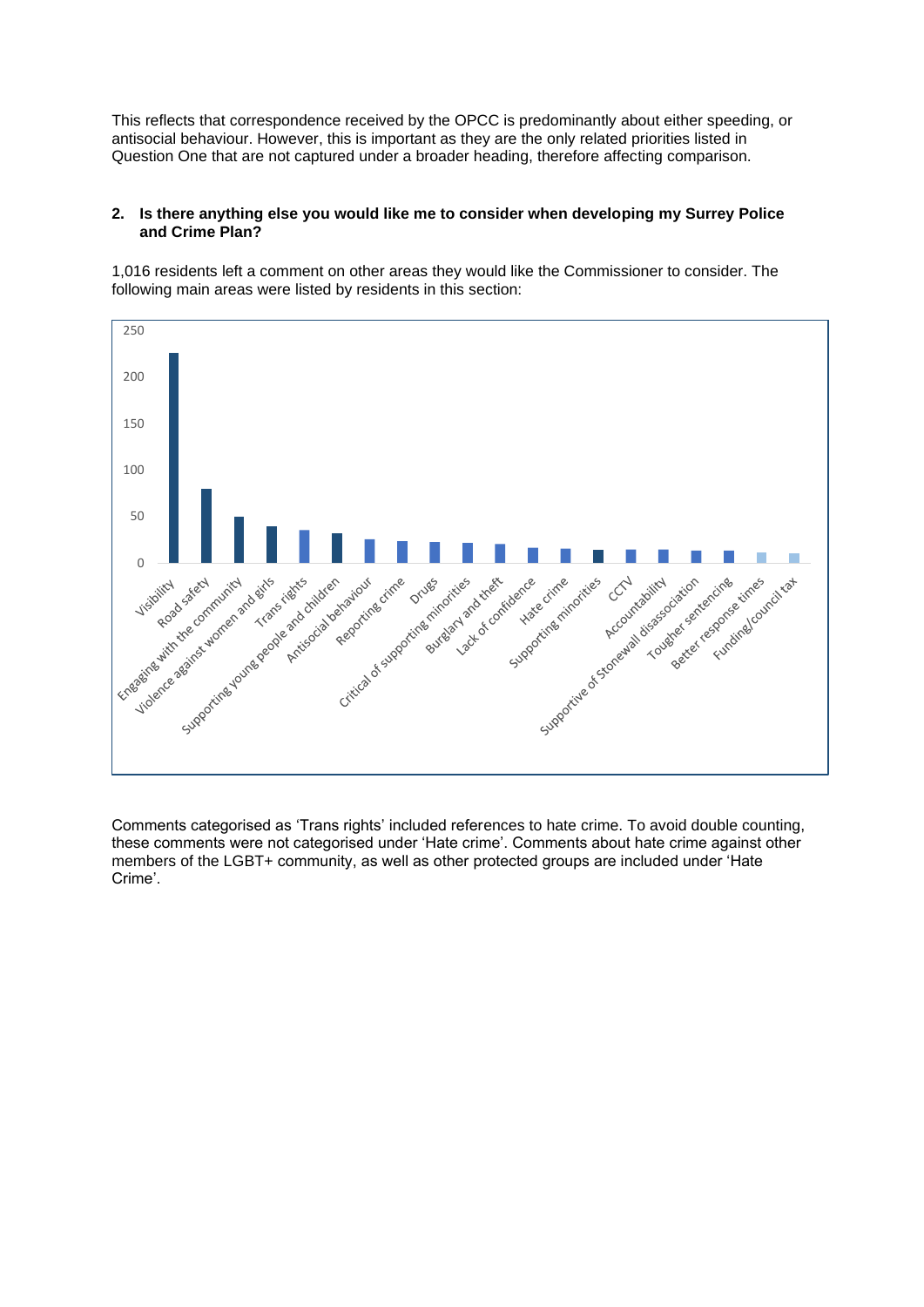The following topics were each commented on by less than 1% of those who answered:



## **3. Have you been a victim of crime in the last 12 months?**





# (88%) of residents told us which type of crime they were affected by:

Damage to property mostly included damage to cars while on driveways. A large number of thefts were of catalytic converters. Rural crime included poaching, theft of machinery and wildlife crime.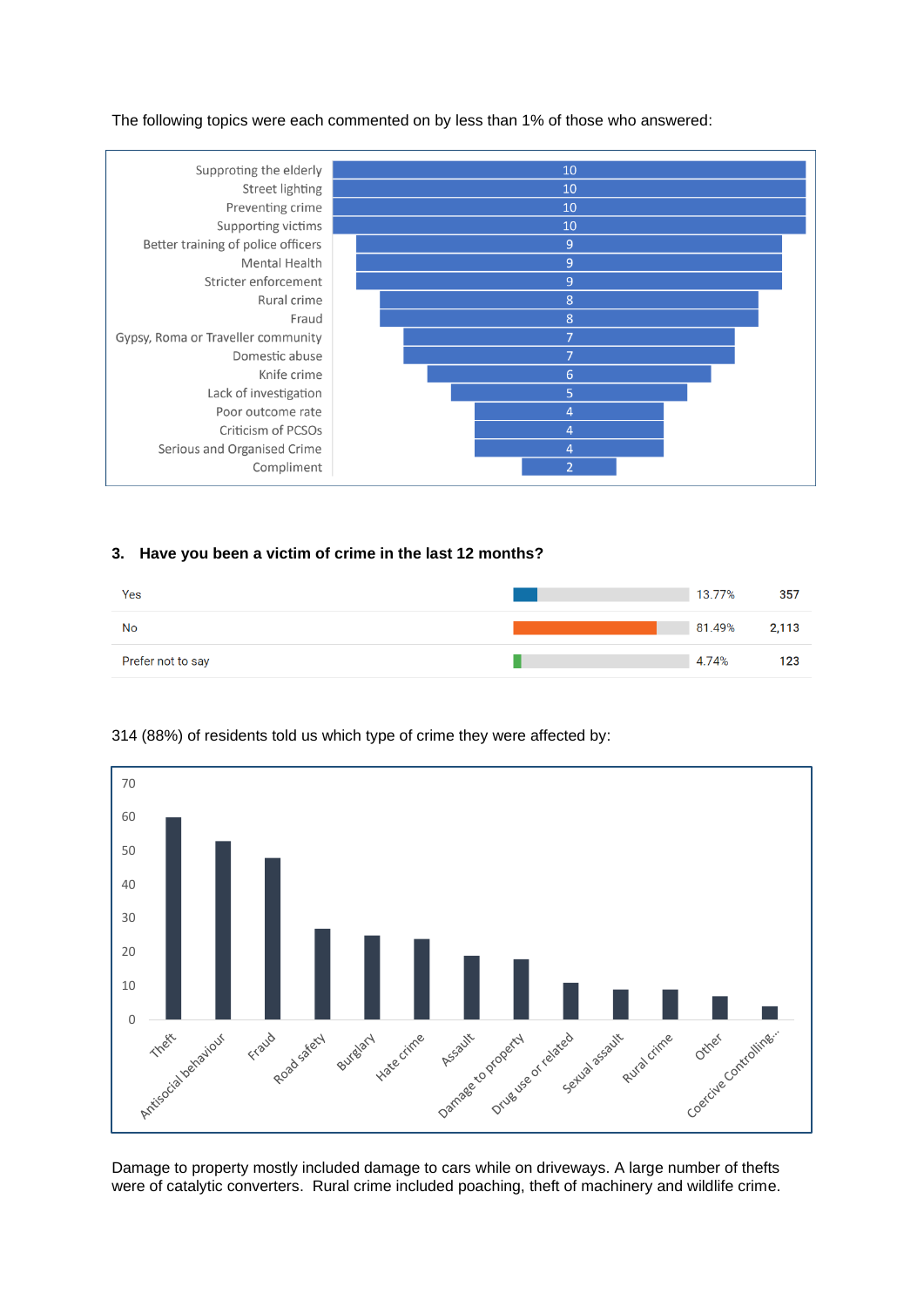Of those who said they experienced hate crime, 13 residents said they were specifically targeted for being Trans. One person said they were harassed as a result of their views on Trans rights.

Nine people expressed their dissatisfaction with the response of Surrey Police. Two people complimented Surrey Police on the response they received.

# **4. If you replied 'yes' to being a victim of crime, did you report it?**

514 people answered this question (21%). Just over half said they reported the crime they had experienced.

| Yes | 52.53% | --  |
|-----|--------|-----|
| Nc  | 47.86% | 246 |

It should be noted that more people answered this question than replied that they had been a victim of crime in the previous question.

## **5. Is there a type of crime you feel most at risk of being a victim of?**

Every resident answered this question. 62% of residents said there was a crime they felt most at risk of (1,523 people).

Residents felt most at risk of their homes being burgled (%), followed by fraud (20%), theft (14%) and violence (14%).

Answers from a random sample of 152 (10%) of responses are below. Most comments included more than one crime type:

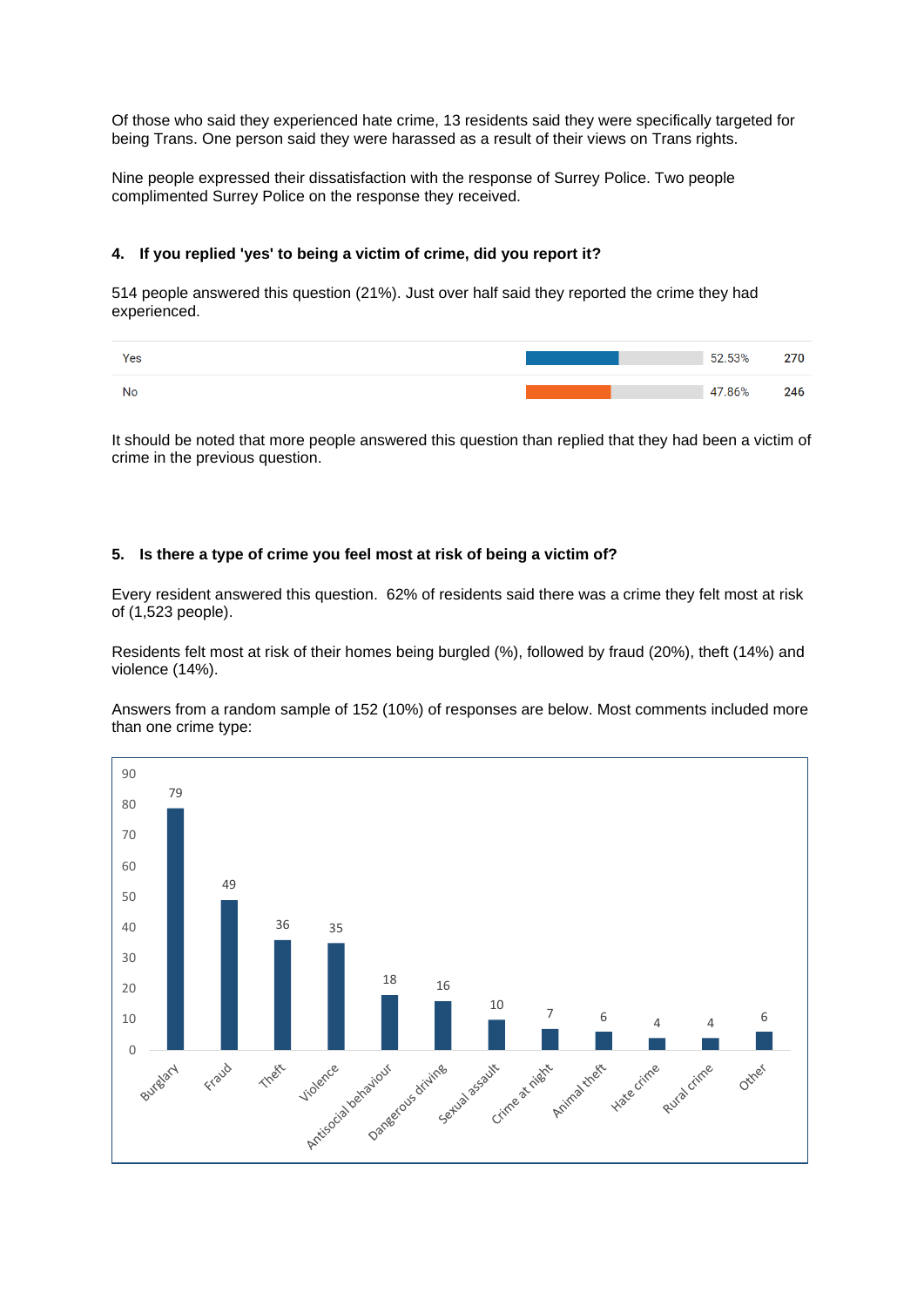### **6. Is there a type of crime you feel would impact your life the most if you were to become a victim?**

Every resident answered this question. 73% of residents said there was a crime they felt would most affect them (1,803 people).

Residents in this sample felt they would be most impacted by Burglary and Violence (both 18%), followed by theft and sexual offences (6% and 5%).



Answers from a random sample of 180 responses (10%) are below:

# **7. Which Borough do you live in?**

95% of the survey responses were provided from Surrey boroughs. The most responses were received from residents in Surrey Heath, followed by Reigate and Banstead. The least responses were received from Epsom and Ewell, and Runnymede.

| Elmbridge           | 9.56%  | 248 |
|---------------------|--------|-----|
| Epsom & Ewell       | 5.05%  | 131 |
| Guildford           | 7.91%  | 205 |
| <b>Mole Valley</b>  | 8.91%  | 231 |
| Reigate & Banstead  | 10.22% | 265 |
| Runnymede           | 6.94%  | 180 |
| Spelthorne          | 9.53%  | 247 |
| <b>Surrey Heath</b> | 11.49% | 298 |
| Tandridge           | 8.41%  | 218 |
| Waverley            | 8.68%  | 225 |
| Woking              | 8.56%  | 222 |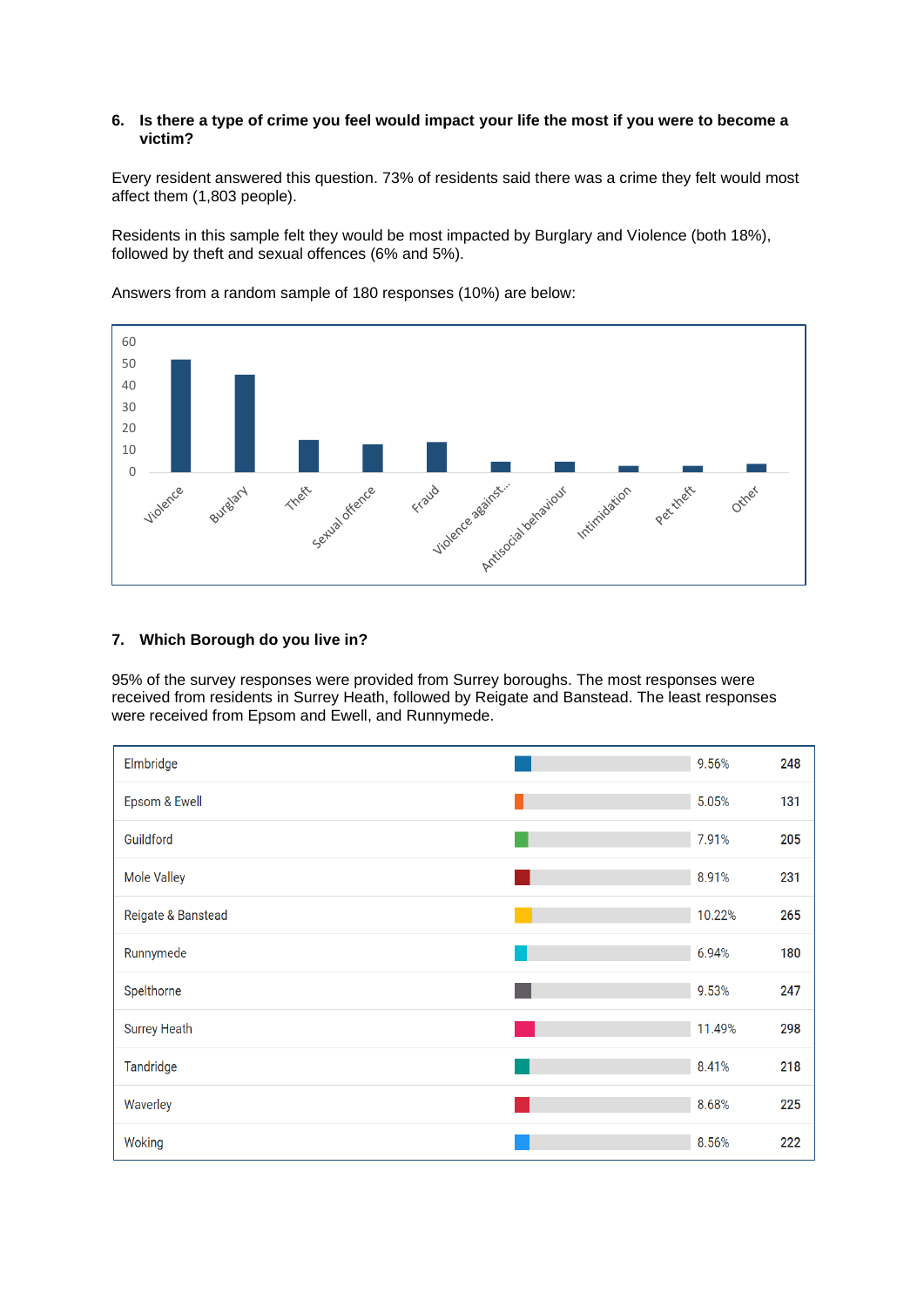Previous surveys by the OPCC in January-February 2020 and 2021 showed a lower response from boroughs in North Surrey (Elmbridge, Runnymede and Spelthorne). In this survey, the responses from Elmbridge and Spelthorne residents are the third and fourth highest.

The chart opposite reflects that the North division includes only three boroughs. East and West Surrey divisions each contain four.

123 respondents selected 'I don't live in Surrey'.



# **8. What is your age category?**

59% of survey respondents (1,455 people) were between the ages of 50-80 years old. 10% of survey respondents were aged 17yrs or below, however the least engagement was with young people aged 25-29yrs old:

| 17 or below       | 10.32% | 255 |
|-------------------|--------|-----|
| 18-24             | 4.78%  | 118 |
| 25-29             | 1.66%  | 41  |
| 30-39             | 5.99%  | 148 |
| 40-49             | 9.76%  | 241 |
| 50-59             | 15.59% | 385 |
| 60-69             | 21.30% | 526 |
| 70-79             | 22.02% | 544 |
| $80+$             | 6.19%  | 153 |
| Prefer not to say | 2.39%  | 59  |

## **9. What is your sex?**

The majority of responses were from Men. The below is an opposite ratio to that of the general population that is approximately 52% female. 104 people selected, 'Prefer not to say':

| Female            | 45.20% | 1,172 |
|-------------------|--------|-------|
| Male              | 50.79% | 1,317 |
| Prefer not to say | 4.01%  | 104   |